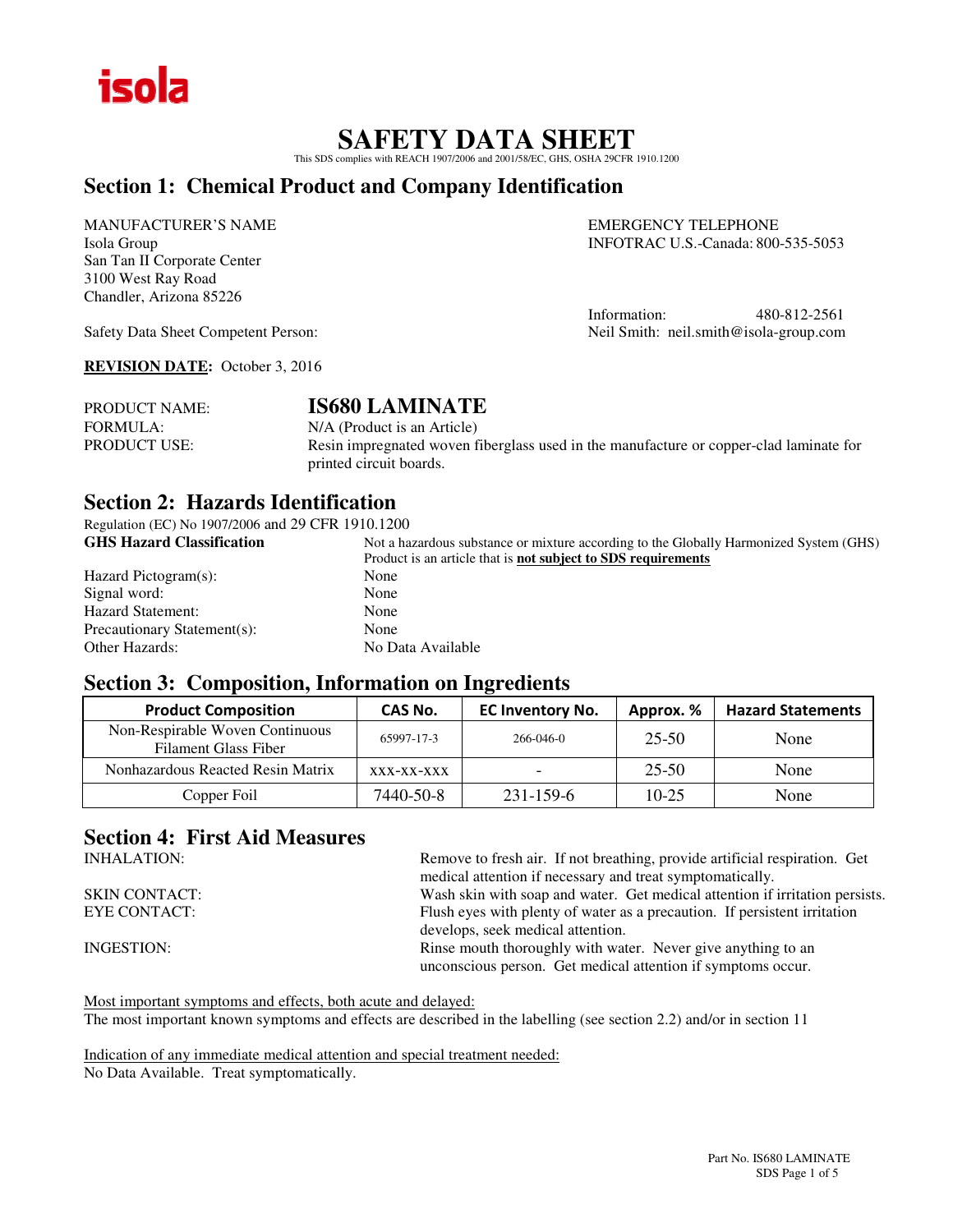

## **Section 5: Fire-fighting Measures**

FLASH POINT: Not applicable FLAMMABLE LIMITS IN AIR (% by vol): Not applicable EXTINGUISHING MEDIA:<br>
Foam, Dry Chemical Powder, or Carbon Dioxide<br>
Foam, Dry Chemical Powder, or Carbon Dioxide<br>
Foam, Pry Chemical Powder, or Carbon Dioxide<br>
Foam, Pry Chemical Powder, or Carbon Dioxide<br>
Foam, Dry Chemic

SPECIAL FIREFIGHTING PROCEDURES: Wear self-contained breathing apparatus for firefighting if necessary.<br>
UNUSUAL FIRE AND EXPLOSION HAZARDS: Thermal decomposition or combustion may give off toxic fumes, gase Thermal decomposition or combustion may give off toxic fumes, gases and vapors.

## **Section 6: Accidental Release Measures**

PERSONAL PRECAUTIONS, PROTECTIVE EQUIPMENT AND EMERGENCY PROCEDURES:

Prevent dust formation. Ensure adequate ventilation and isolate area. Wear proper protective equipment as specified in Section 8. Do not breathe dust or fumes/vapor from heated product.

ENVIRONMENTAL PRECAUTIONS: No special environmental precautions required.

METHODS AND MATERIAL FOR CONTAINMENT AND CLEANUP: Wear proper protective equipment as specified in Section 8: Exposure Controls/Personal Protection. If material is released or spilled, sweep, shovel or vacuum material and place in closed containers for subsequent reuse or disposal.

DISPOSAL METHOD: Disposal should be made in accordance with federal, state and local regulations.

REFERENCE TO OTHER SECTIONS: See Sections 8 and 13.

## **Section 7: Handling and Storage**

## PRECAUTIONS TO BE TAKEN IN HANDLING AND STORAGE:

Store in a cool dry place. Avoid excessive heat and ignition sources. Further processing of solid materials may result in the formation of combustible dusts. The potential for combustible dust formation should be taken into consideration before additional processing occurs. Provide appropriate exhaust ventilation at places where dust is formed.

INFORMATION ON EMPTIED CONTAINER: Not applicable

SPECIFIC USES: Resin impregnated woven fiberglass used in the manufacture or copper-clad laminate for printed circuit boards.

## **Section 8: Exposure Controls/Personal Protection**

## EXPOSURE CONTROLS:

#### VENTILATION:

Provide general ventilation and local exhaust ventilation to meet TLV requirements of individual ingredients and to control dusting conditions. If cutting or rimming with power equipment then dust collectors and local ventilation should be used. Avoid unnecessary exposure to dust and handle with care. Keep work area clean of dust and fibers by using an industrial vacuum cleaner with high efficiency filter or wetting down area with water. Never use compressed air and avoid dry sweeping.

## EYE PROTECTION:

Wear safety glasses with side shields. Use equipment for eye protection tested and approved under appropriate government standards such as NIOSH (US) or EN 166(EU).

## RESPIRATORY PROTECTION:

Respiratory protection is not required. Where protection from nuisance levels of dusts are desired, use type N95 (US) or type P1 (EN 143) dust masks. Use a NIOSH/MSHA or European Standard (EN) approved respirator if exposure limits are exceeded or if irritation or other symptoms are experienced. Follow the OSHA respirator regulations found in 29 CFR 1910.134 or the CEN European Standards (EU).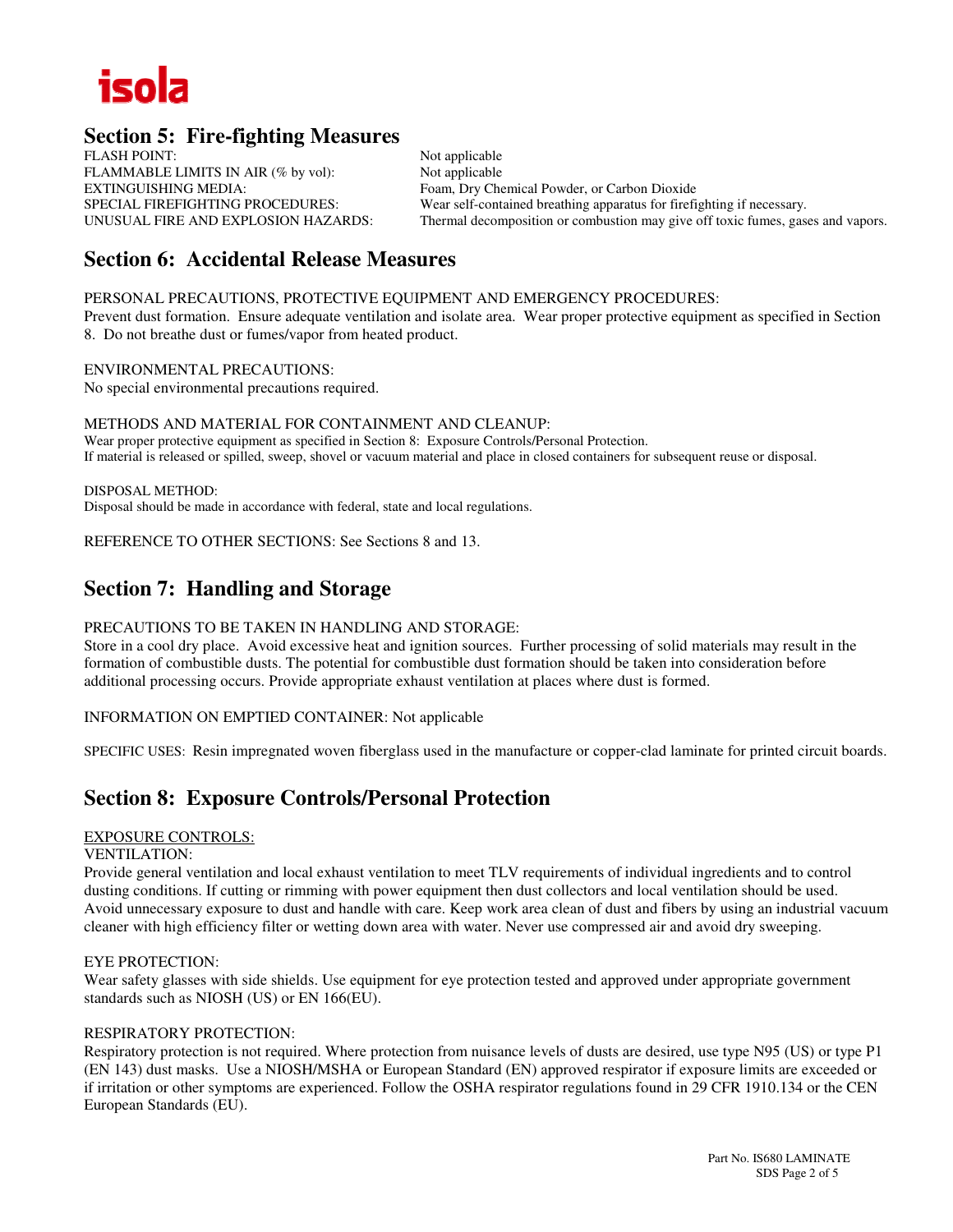

#### PROTECTIVE GLOVES:

Glove use is recommended. Gloves must be inspected prior to use. Use proper glove removal technique (without touching glove's outer surface) to avoid skin contact with glove contamination. Dispose of contaminated gloves after use in accordance with applicable laws and good laboratory practices. Wash and dry hands.

## SKIN PROTECTION:

Suitable protective clothing to prevent skin contact is recommended.

## WORK/HYGIENE PRACTICES:

Provide good personal hygiene after handling. Avoid contact with eyes. Wash hands after handling.

#### OTHER EQUIPMENT:

Make safety shower, eyewash stations, and hand washing equipment available in the work area.

#### CONTROL PARAMETERS:

| Component   | CAS No.   | Value | <b>Control Parameters</b>                                    | <b>Basis</b>     |
|-------------|-----------|-------|--------------------------------------------------------------|------------------|
| Copper Foil | 7440-50-8 | TWA   | $0.1$ mg/m <sup>3</sup> Fume<br>$1 \text{ mg/m}^3$ Dust/Mist | <b>OSHA PEL</b>  |
|             |           | TWA   | $0.1 \text{ mg/m}^3$ Fume<br>$1 \text{ mg/m}^3$ Dust/Mist    | <b>NIOSH REL</b> |
|             |           | TWA   | $0.2 \text{ mg/m}^3$ Fume<br>$1 \text{ mg/m}^3$ Dust/Mist    | <b>ACGIH TLV</b> |

## **Section 9: Physical and Chemical Properties**

| APPEARANCE - COLOR: | Copper colored |
|---------------------|----------------|
| PHYSICAL STATE:     | Solid          |
| ODOR:               | None           |

#### PRODUCT CRITERIA

|                                              | <b>PRODUCT CRITERIA</b>   |
|----------------------------------------------|---------------------------|
| <b>ODOR THRESHOLD</b>                        | Not Available for product |
| PH                                           | Not Available for product |
| <b>FLASH POINT:</b>                          | Not Available for product |
| LOWER EXPLOSIVE LIMIT; UPPER EXPLOSIVE LIMIT | Not Available for product |
| FLAMMABILITY (Solid, gas)                    | Not Available for product |
| <b>EXPLOSIVE PROPERTIES</b>                  | Not Available for product |
| <b>OXIDIZING PROPERTIES</b>                  | Not Available for product |
| SPECIFIC GRAVITY (@25 °C):                   | Not Available for product |
| <b>EVAPORATION RATE:</b>                     | Not Available for product |
| % VOLATILE by VOLUME                         | Not Available for product |
| PARTITION COEFFICIENT                        | Not Available for product |
| <b>AUTO IGNITION TEMPERATURE</b>             | Not Available for product |
| DECOMPOSITION TEMPERATURE                    | Not Available for product |
| <b>BOILING POINT:</b>                        | Not Available for product |
| <b>MELTING POINT:</b>                        | Not Available for product |
| <b>VAPOR PRESSURE</b>                        | Not Available for product |
| VAPOR DENSITY $(AIR = 1)$                    | Not Available for product |
| <b>SOLUBILITY IN WATER:</b>                  | Insoluble                 |
| WATER SOLUBILITY IN THE SOLVENT              | Not Available for product |
| <b>FREEZING POINT:</b>                       | Not Available for product |
| <b>VISCOSITY</b>                             | Not Available for product |
| <b>VOC CONTENT</b>                           | Not Available for product |

OTHER INFORMATION

None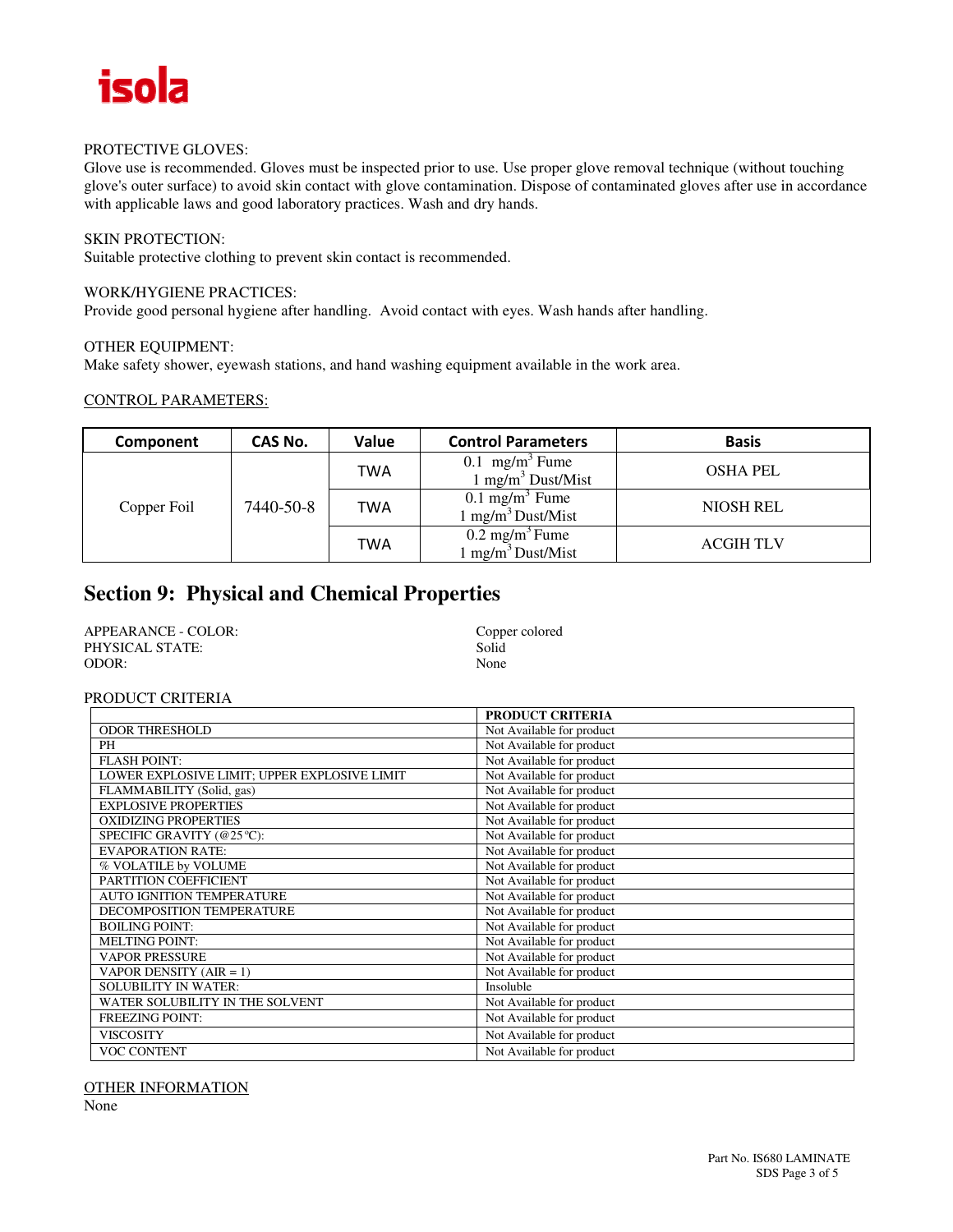

## **Section 10: Stability and Reactivity**

REACTIVITY: Stable under normal storage conditions.

CHEMICAL STABILITY: Stable under recommended storage conditions

POSSIBILITY OF HAZARDOUS REACTIONS: No data available.

CONDITIONS TO AVOID: Exposure to excessive heat, flames, sparks and other ignition sources as well as moist air and water. Avoid incompatible materials. Avoid excessive dust generation.

INCOMPATIBLE MATERIALS: Avoid contact with strong oxidizing agents, strong acids, strong bases, mercaptans and amines.

HAZARDOUS DECOMPOSITION PRODUCTS: Dense smoke, acrid vapors and fumes, al iphat ic and aromat ic hydrocarbons of variable composition,  $CO_X$ ,  $NO_X$ . Decomposition products depend on temperature, air supply and other materials that may be present. Uncontrolled exothermic reactions of epoxy resins release phenolics, carbon monoxide and water.

## **Section 11: Toxicological Information**

**There is no toxicological information available for the product (article) itself.** 

## **Section 12: Ecological Information**

**There is no ecological information available for the product (article) itself.** 

## **Section 13: Disposal Considerations**

Dispose according to local, state, and national regulations.

## **Section 14: Transport Information**

| <b>DOT TRANSPORT:</b>                                   | Not Regulated |
|---------------------------------------------------------|---------------|
| ADR = International Carriage of Dangerous Goods by Road | Not Regulated |
| <b>RAIL TRANSPORT:</b>                                  | Not Regulated |
| <b>SEA TRANSPORT: IMDG</b>                              | Not Regulated |
| AIR TRANSPORT: IATA/ICAO                                | Not Regulated |

## **Section 15: Regulatory Information**

OSHA HAZARD COMMUNICATION STANDARD This product is a not "Hazardous Chemical" as defined by 29 CFR 1910.1200.

TOXIC SUBSTANCES CONTROL ACT (TSCA) STATUS: This product is in compliance with all rules, regulations, and orders of TSCA.

SUPERFUND AMENDMENTS AND REAUTHORIZATION ACT OF 1986 (SARA) TITLE III (EPCRA) SECTIONS 311 AND 312: None